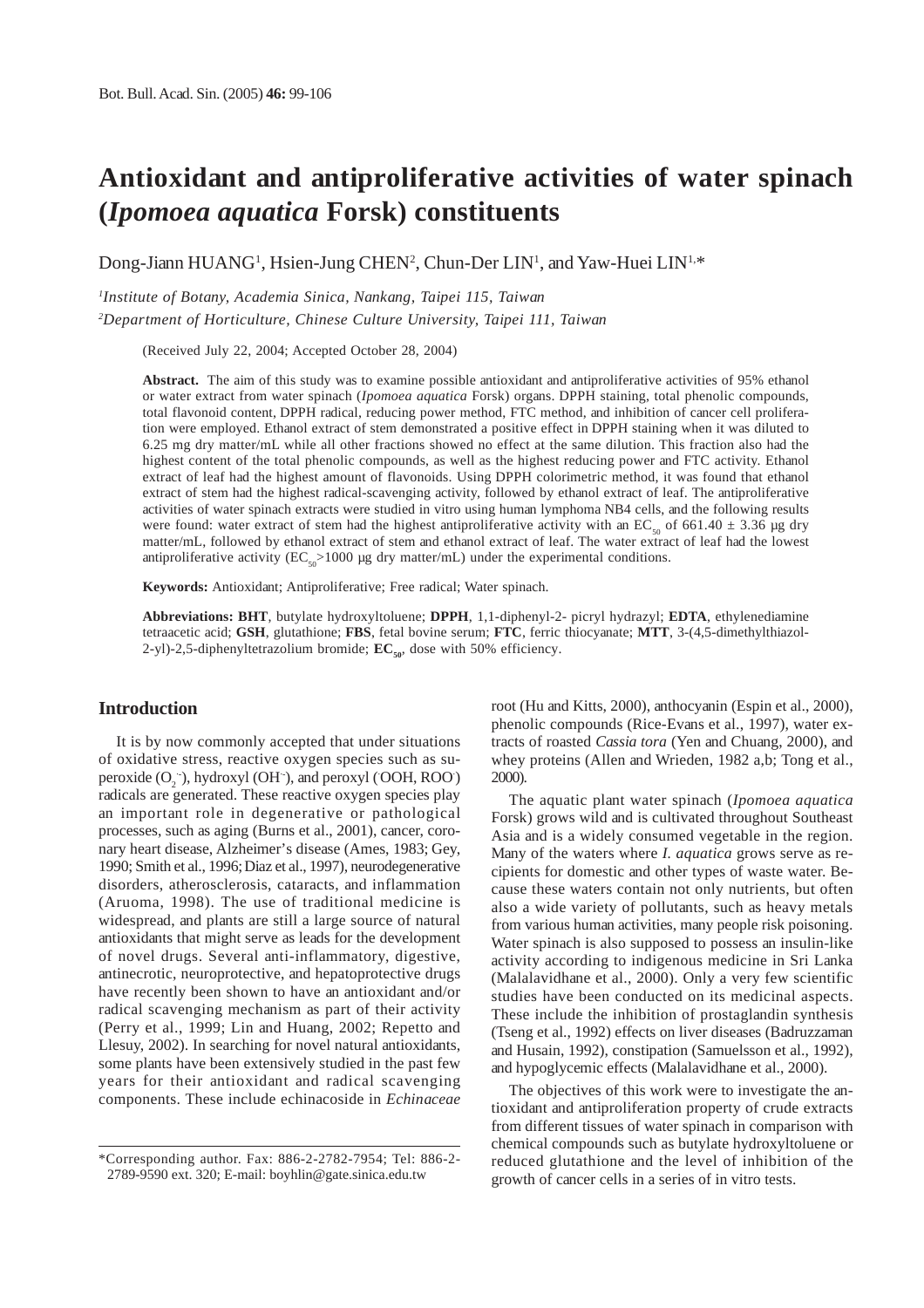#### **Materials and Methods**

#### *Materials*

BHT, DPPH, EDTA, FTC, MTT, sodium bicarbonate, and Tris (hydroxylmethyl) aminomethane were purchased from Sigma Chemical Co. (St. Louis, MO, USA). FBS, Lglutamine, and RPMI medium 1640 were purchased from Gibco BRL Co. (Gaithersburg, MD, USA). Hydrogen peroxide was purchased from Showa Chemical Co. (Tokyo, Japan). 95% ethanol was purchased from Riedel-deHaen Chemical Co. (Germany).

#### *Plant Material and Sample Preparation*

Fresh water spinach (*Ipomoea aquatica* Forsk) was purchased from a local market. One hundred grams of green leaves and veins were cleaned with water and extracted with 500 mL of 95% ethanol or distilled water by stirring at room temperature for 24 h and then filtering through #1 filter paper (Whatman Inc., Hillsboro, OR, USA). The filtrate was concentrated to a powder by freeze dryer (Christ Alpha, Germany) and stored at -20°C. When the experiment was conducted, each plant extract fraction had acquired by the powder (dry matter) a suitable concentration.

## *Rapid Screening of Antioxidant by Dot-Blot and DPPH Staining*

An aliquot (3 µL, 100, 50, 25, 12.5, and 6.25 mg/mL) of a suitable dilution of each plant extract fraction, and GSH (3 µl, 10, 5, 2.5, 12.5 and 6.25 mg/mL) were carefully loaded on a 20 cm  $\times$  20 cm TLC layer (silica gel 60 F254; Merck) and dried for 3 min. Drops of each sample were loaded in order of decreasing concentration along the row. The staining of the silica plate was based on the procedure of Soler-Rivas et al. (2000). The sheet bearing the dry spots was placed upside down for 10 sec in a 0.4 mM DPPH solution. The excess solution was then removed with a tissue paper, and the layer was dried with a hair-dryer blowing cold air. The stained silica layer revealed a purple background with white spots at the location of the drops, which showed radical scavenger capacity. The white color intensified according to the amount and nature of radical scavenger present in the sample.

#### *Determination of Total Phenolic Compounds*

Total phenolic compounds were determined using the Folin–Ciocalteu method (Ragazzi and Veronese, 1973). One mL of the extract was added to 10.0 mL distilled water and 2.0 mL of Folin–Ciocalteu phenol reagent (Merck-Schuchardt, Hohenbrun, Germany). The mixture was allowed to stand at room temperature for 5 min and then 2.0 mL sodium carbonate was added to the mixture. The resulting blue complex was then measured at 680 nm. Catechin was used as a standard for the calibration curve. The phenolic compound contents were calibrated using the linear equation base on the calibration curve. The contents of phenolic compounds were expressed as mg catechin equivalent/g dry weight. The dry weight indicated was water spinach dry weight.

#### *Determination of Total Flavonoid Content*

The  $AICI_3$  method (Lamaison and Carnet, 1990) was used for determination of the total flavonoid content of the sample extracts. Aliquots of 1.5 mL of extracts were added to equal volumes of a solution of  $2\%$  AlCl<sub>3</sub> $\bullet$ 6H<sub>2</sub>O (2 g in 100 mL methanol). The mixture was vigorously shaken, and absorbance at 367 nm was read after 10 min of incubation. Catechin was used as a standard for the calibration curve. The flavonoid contents were calibrated using the linear equation base on the calibration curve. Flavonoid contents were expressed as mg catechin equivalent/g dry weight. The dry weight indicated was water spinach dry weight.

## *Scavenging Activity Against 1,1-Dipheny-2-Picryl Hydrazyl Radical*

The effect of crude extracts on the DPPH radical was estimated according to the method of Yamaguchi et al. (1998). An aliquot of crude extract (20  $\mu$ L) and GSH (20  $\mu$ L, 0.04-1.25 mg/mL) was mixed with 100 mM Tris-HCl buffer  $(120 \mu L, pH 7.4)$  and then with 180  $\mu L$  of the DPPH in ethanol to a final concentration of  $250 \mu M$ . The mixture was shaken vigorously and left to stand at room temperature for 20 min in the dark. The absorbance at 517 nm of the reaction solution was measured spectrophotometrically. The percentage of DPPH decolorization of the sample was calculated according to the equation: % decolorization=  $[1-(ABS_{sample}/ABS_{control})] \times 100$ .

## *Measurement of Reducing Power*

The reducing power of the crude extracts GSH and BHT were determined according to the method of Yen and Chen (1995). The crude extract (0, 5, 10, 20, 40, 60, 80, and 100 mg/mL) GSH or BHT was mixed with an equal volume of 0.2 M phosphate buffer, pH 6.6, and 1% potassium ferricyanide. The mixture was incubated at 50°C for 20 min, after which an equal volume of 1% trichloroacetic acid (TCA) was added to the mixture, which was then centrifuged at 5,000 *g* for 10 min. The upper layer of the solution was mixed with distilled water and  $0.1\%$  FeCl<sub>3</sub> with a ratio of  $1:1:2$ , and the absorbance at 700 nm was measured. Increased absorbance of the reaction mixture indicated increased reducing power.

## *Determination of Antioxidant Activity by the Ferric Thiocyanate Method*

The FTC method was adopted from Osawa and Namiki (1981). Samples (20 mg/mL) dissolved in 4 mL of 95% (w/v) ethanol were mixed with linoleic acid  $(2.51\%, v/v)$ in 99.5% (w/v) ethanol (4.1 mL), 0.05 M phosphate buffer pH 7.0 (8 mL) and distilled water (3.9 mL) and kept in screwcap containers at 40°C in the dark. To 0.1 mL of this solution was then added 9.7 mL of 75% (v/v) ethanol and 0.1 mL of 30% (w/v) ammonium thiocyanate. Precisely 3 min after the addition of 0.1 mL of 20 mM ferrous chloride in 3.5% (v/v) hydrochloric acid to the reaction mixture, the absorbance at 500 nm of the resulting red solution was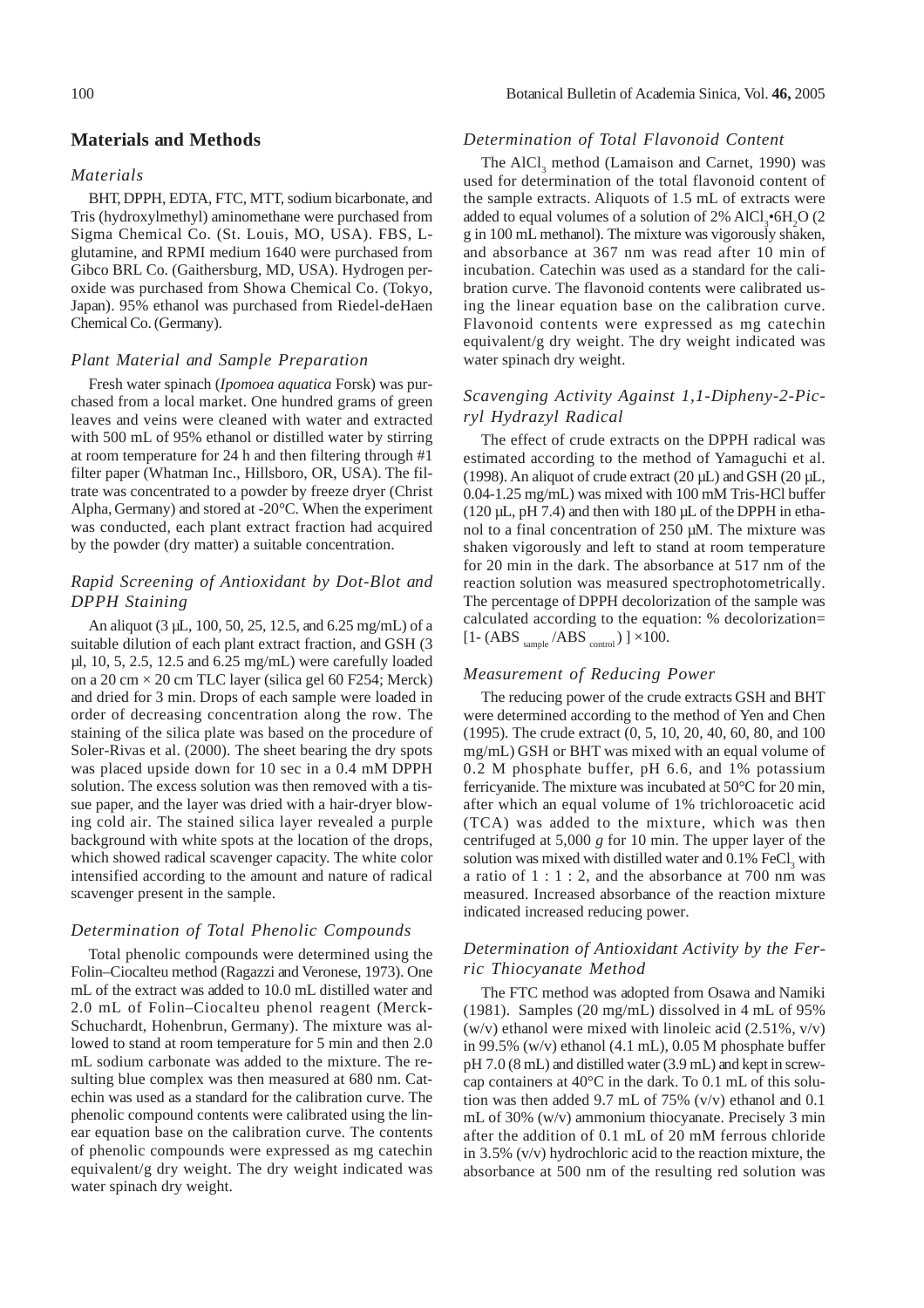measured, and it was measured again every 24 h until the time when the absorbance of the control reached the maximum value. The percent inhibition of linoleic acid peroxidation was calculated as:  $(\%)$  inhibition = 100 -[(absorbance increase of the sample/absorbance increase of the control)  $\times$  100]. All tests were run in duplicate, and analyses of all samples were run in triplicate and averaged.

### *MTT Assay for Cell Proliferation*

The NB4 cell line was isolated from long-term cultures of leukemia blast cells on bone-marrow stromal fibroblasts, as reported by Lanotte et al. (1991). NB4 cells were maintained in RPMI 1640 medium supplemented with 10% heatinactivated FBS in a humidified atmosphere of 5% carbon dioxide. The cells were subcultured every third day, with cell density in cultures kept below  $5 \times 10^5$  cells/mL.

The colorimetric assay for cellular growth and survival was based on Hansen et al. (1989). Suspensions of human histolytic lymphoma NB4 monocytes  $(2 \times 10^5 \text{ cells/mL})$ were cultured with or without test samples (at various concentrations in 10 µL of suspension) in a 96-well microplate (90 µL suspension/well). After 72 h, 10 µL of MTT solution was added to each well, and the cells were incubated at 37°C for 4 h. Then, 100 µL of lysis buffer were added to each well, and the cells were again incubated at 37°C for 1 h to dissolve the dark blue crystals. Each well was completely pipetted, and then the absorption at 570 nm of formazan product was measured using a microplate reader. At least three repeats for each sample were used to determine the cell proliferation. The decolorization was plotted against the concentration of the sample extract, and the  $EC_{50}$ , the amount of sample necessary to decrease 50% of the absorbance of MTT, was calculated.

#### *Statistical Analysis*

Means of triplicates were measured. Student's *t* test was used for comparison between two treatments. A difference was considered to be statistically significant when  $p<0.05$ .

### **Results and Discussion**

## *Rapid Screening of Antioxidant by Dot-Blot and DPPH Staining*

To make a semi-quantitative visualization possible, different extract fractions from water spinach were detected in the TLC plates by the DPPH staining method. For the rapid screening each diluted sample was applied as a dot on a TLC plate that was then stained with DPPH solution (Figure 1). The appearance of white in the spots has potential value for the indirect evaluation of the different extracts from water spinach in the dot plot (Soler-Rivas et al., 2000, Chang et al., 2002). The method is typically based on the inhibition of the accumulation of oxidized products since the generation of free radicals is inhibited by the addition of antioxidants.

When different extracts from water spinach were analyzed, white spots with strong intensity appeared quickly up to the dilution of 6.25 mg dry matter/mL for ethanol extract of stem (the final amount in the spot: 18.75 µg dry matter), 12.5 dry matter mg/mL for ethanol extract of leaf (final amount: 37.5 µg dry matter), 25 mg dry matter/ mL for water extract of stem (final amount: 75 µg dry matter), 50 mg/mL for water extract of leaf. The reduced glutathione was used as a positive control.

## *Total Phenolic Compounds and Total Flavonoid Content Extracted from Water Spinach*

The total phenolic compounds of four different extract fractions were expressed as µmol of catechin equivalent per gram of dry weight (D.W.) (Figure 2). Ethanol extract of stem had the highest phenolic compound content (37.40  $\pm$ 1.70 µmol/g D.W.), followed by ethanol extract of leaf  $(27.60 \pm 1.57 \,\mathrm{\mu mol/g \,D.W.})$  and water extract of leaf  $(8.70 \pm 1.57 \,\mathrm{\mu mol/g \,D.W.})$ 1.55 µmol/g D.W.). Water extract of stem had the lowest phenolic content  $(6.10 \pm 0.52 \text{ \mu m} \text{m}$  (g D.W.). The four extract fractions showed significant differences  $(p< 0.05)$  in total phenolic compound content.



**Figure 1.** Dot blot assay of different water spinach extracts on a silica sheet stained with a DPPH solution in methanol. Dots from left to right  $(1, 2, 3, 4, \text{ and } 5)$ , respectively are: Each 3 µL plant extract (100, 50, 25, 12.5, and 6.25 mg/mL). And each 3  $\mu$ L GSH (10, 5, 2.5, 12.5 and 6.25 mg/mL).



Figure 2. Total phenolic compound content extracted from water spinach. (mean  $\pm$  SD, n =3).

5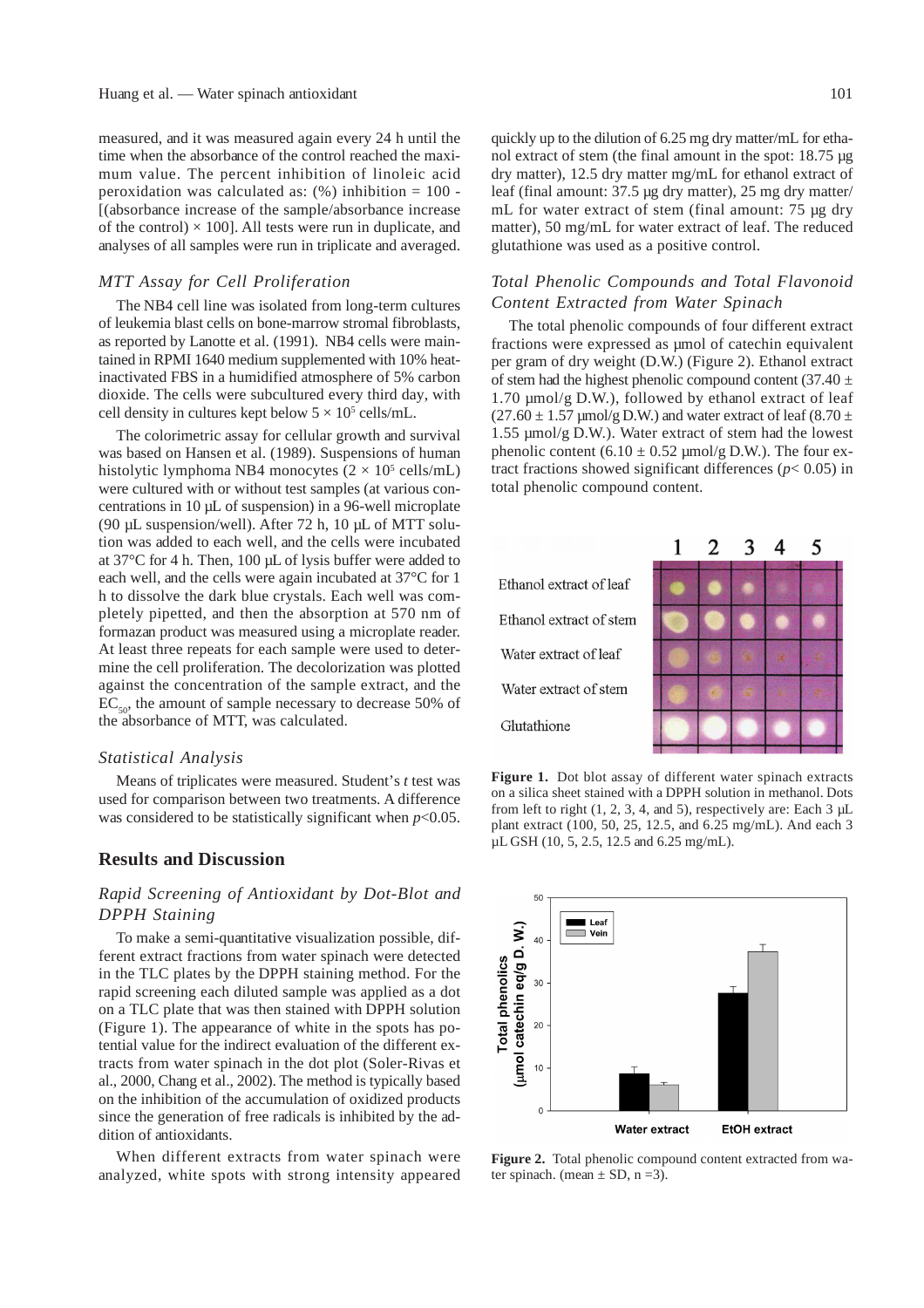The total flavonoid compounds of four different extract fractions were expressed also as µmol of catechin equivalent per gram of D.W. (Figure 3). Ethanol extract of leaf had the highest flavonoid content  $(6.50 \pm 0.15 \text{ \mu m} \text{ol/g D})$ . W.), followed by ethanol extract of stem  $(4.90 \pm 0.09 \,\text{\mu mol})$ g D.W.) and water extract of stem  $(1.10 \pm 0.12 \text{ \mu m}$ ol/g D. W.). Water extract of leaf had the lowest flavonoid content  $(0.10 \pm 0.02 \text{ \mu m}$ ol/g D.W.). The four extract fractions showed significant differences  $(p< 0.05)$  in total flavonoid content.

Both ethanol extract of leaf and stem had much higher amounts of both phenolic and flavonoid compounds than water extract fractions. Polyphenolic compounds have an important role in stabilizing lipid oxidation and are associated with antioxidant activity (Yen et al., 1993). The phenolic compounds may contribute directly to antioxidative action (Duh et al., 1999). It is suggested that polyphenolic compounds have inhibitory effects on mutagenesis and carcinogenesis in humans when up to 1.0 g is daily ingested from a diet rich in fruits and vegetables (Tanaka et al., 1998). The antioxidative activities observed can be ascribed both to the different mechanisms exerted by different phenolic compounds and to the synergistic effects of different compounds. The antioxidant assay used in this study measures the oxidation products at the early and final stages of oxidation. The antioxidants have different functional properties, such as reactive oxygen species scavenging eg. quercetin and catechin (Hatano et al., 1989), inhibition of the generation of free radicals and chain-breaking activity, e.g. p-coumaric acids (Laranjinha et al., 1995) and metal chelation (Van-Acker et al., 1998). These compounds are normally phenolic compounds, which are effective proton donors, and include tocopherols, flavonoids, and other organic acids.

However, the components responsible for the antioxidative activity of water spinach are currently unclear. Therefore, further work must be performed to isolate and identify these components.



**Figure 3.** Total flavonoid content extracted from water spinach. (mean  $\pm$  SD, n =3).



**Figure 4.** DPPH radical scavenging activity of water spinach extracts. Absorbance values represent means of triplicates of different samples analysed.

## *Scavenging Activity Against 1,1-Diphenyl-2-Picryl Hydrazyl Radical*

The 1,1-diphenyl-2- picryl hydrazyl (DPPH) radical was widely used in the model system to investigate the scavenging activities of several natural compounds such as phenolics and anthocyanins or crude mixtures such as the ethanol extract of plants. DPPH radical is scavenged by antioxidants through the donation of a proton forming the reduced DPPH. The color changes from purple to yellow after reduction, which can be quantified by its decrease of absorbance at wavelength 517 nm. Radicalscavenging activity increased with increasing percentage of the free radical inhibition. Figure 4 shows the doseresponse curve for the radical-scavenging activity of the different extract fractions of water spinach, GSH and BHT using the DPPH colorimetric method. It was found that in 10 mg dry matter/mL (final concentration) ethanol extract of stem had the highest radical-scavenging activity (68.30  $\pm$  0.66 %), followed by ethanol extract of leaf (63.90  $\pm$  0.06 %), water extract of stem  $(15.10 \pm 0.39)$ %, and water extract of leaf  $(0.50 \pm 0.37 \%)$ . The four extract fractions showed significant differences ( $p$ < 0.05) in radical-scavenging activity. Ethanol extract of stem  $(72.80 \pm 0.16 \%)$ ; at a final concentration of 0.5 mg dry matter/mL) and ethanol extract of leaf  $(68.30 \pm 0.34 \%)$ ; at a final concentration of 6 mg dry matter/mL) have the highest radical-scavenging activity. However, the radical-scavenging activity decreased little as the concentration increased further. The reason is that the interference substance(s) can not donate more protons at critical higher concentrations.

#### *Measurement of Reducing Power*

We investigated the reducing capacity of water spinach extracts by measuring the  $Fe<sup>3+</sup>-Fe<sup>2+</sup>$  conversion. The reducing capacity of a compound may serve as a significant indicator of its potential antioxidant activity (Meir et al., 1995). The antioxidant activities of putative antioxidants have been attributed to various mechanisms such as pre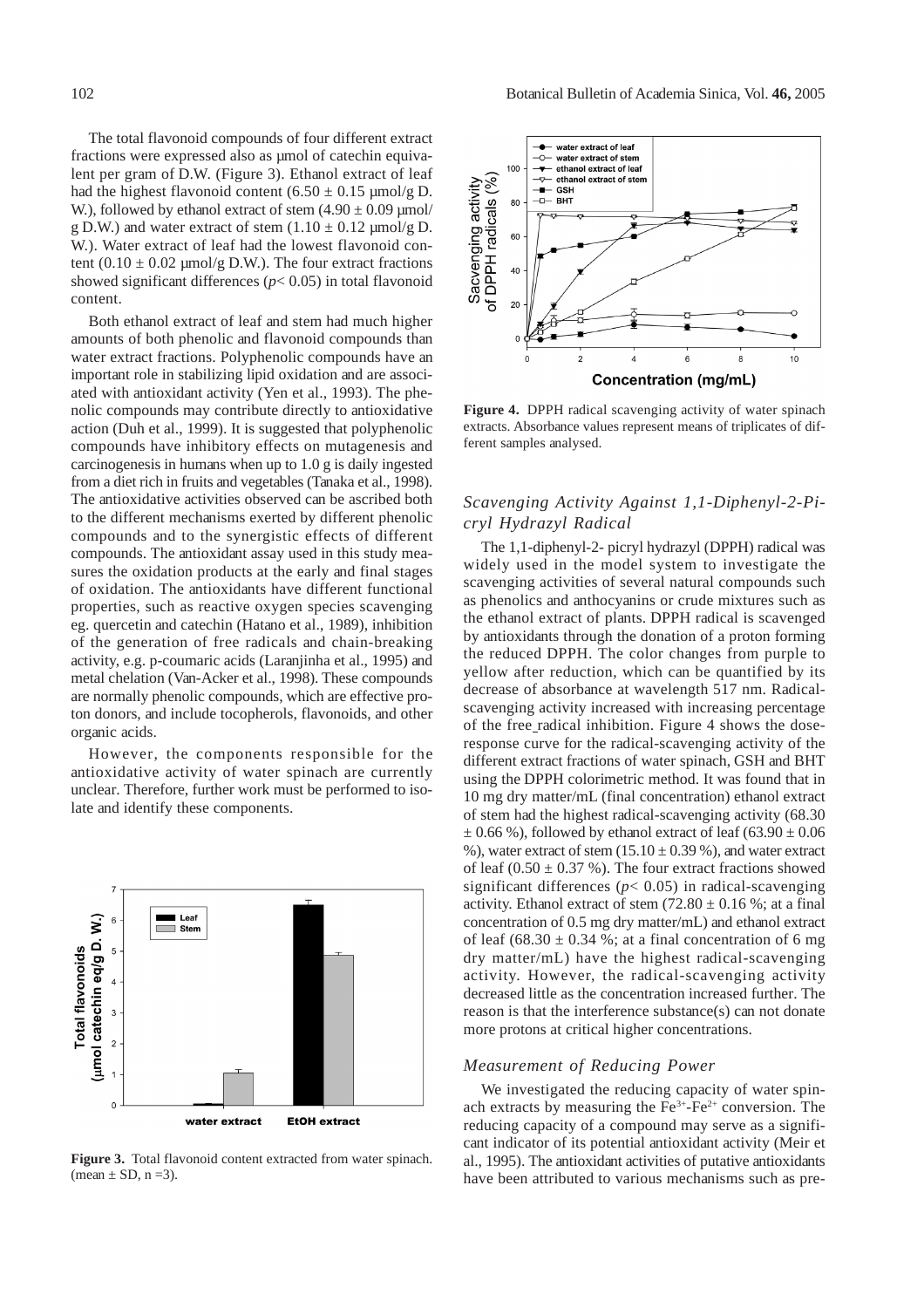vention of chain initiation, binding of transition metal ion catalysts, decomposition of peroxides, prevention of continued proton abstraction, and radical scavenging (Diplock, 1997). The reducing power of the different extract fractions from water spinach are shown in Figure 5. Both the reduced GSH and BHT were used as positive controls. The different extract fractions from water spinach exhibited a dosedependent reducing power activity within concentration range of  $0, 0.5, 1, 2, 4, 6, 8$ , and  $10$  mg dry matter/mL in the final concentration. Ethanol extract of stem had the highest reducing power, followed by ethanol extract of leaf and water extract of stem. Water extract of leaf had the lowest reducing power. The different extract fractions showed significant differences ( $p$ < 0.05) in reducing power.

#### *Ferric Thiocyanate Method*

Low-density lipoprotein (LDL) peroxidation has been reported to contribute to atherosclerosis development (Steinbrecher, 1987). Therefore, delay or prevention of LDL peroxidation is an important function of antioxidants. Figure 6 shows the time-course plots for the antioxidative activity of the different extract fractions from water spinach and BHT using the FTC method. Ethanol extract of stem had the highest antioxidative activity, followed by ethanol extract of leaf and water extract of stem. Water extract of leaf had lower antioxidative activity than  $H_2O$ . Hence, water extract of leaf may contain some compounds that can enhance peroxidation. There were significant differences (*p*< 0.05) among the different extract fractions in antioxidative activity.

#### *Measurement of Cell Proliferation*

Antiproliferative activities of the different extract fractions from water spinach on the growth of the human lymphoma NB4 cell line in vitro are summarized in Figure 7. Cell proliferation was analyzed 72 h after NB4 cells had been cultured with an extract fraction of 0, 1.25, 2.5, 5, 10, 20, 30, 40, or 50 µg dry matter/mL in the final concentration using the MTT assay. NB4 cell proliferation was inhibited in a dose-dependent manner after exposure to the different extract fractions. The antiproliferative activities of each fraction were expressed as the median  $EC_{50}$ , with a lower  $EC_{50}$  value indicating a higher antiproliferative activity. Water extract of stem had the highest antiproliferative activity with the lowest EC<sub>50</sub> of 661.40  $\pm$ 3.36 µg dry matter/mL, followed by ethanol extract of stem  $(717.10 \pm 42.37 \text{ µg dry matter/mL})$  and ethanol extract of leaf ( $EC_{\rm s0}$ >1000 µg dry matter/mL). The water extract of leaf had the lowest antiproliferative activity ( $EC_{50}$ >1000 µg dry matter/mL) under the experimental conditions. Significant differences  $(p< 0.05)$  in antiproliferative activity appeared among the different extract fractions.

The antioxidant activities of the different extract fractions were directly correlated to the total amount of phenolics and flavonoids found in each fraction, but there was no relationship between antioxidant activity and antiproliferative activity. This experiment suggests that the inhibition of tumor cell proliferation in vitro by the water



**Figure 5.** Antioxidative activities of different water spinach extracts as measured by the reducing power method. Absorbance values represent means of triplicates of different samples analysed.



**Figure 6.** Inhibition of linoleic peroxidation by different water spinach extracts, as measured by the FTC method. Absorbance values represent means of triplicates of different samples analysed.



**Figure 7.** Percent inhibition of NB4 cell proliferation by different extracts from water spinach. Absorbance values represent means of triplicates of different samples analysed.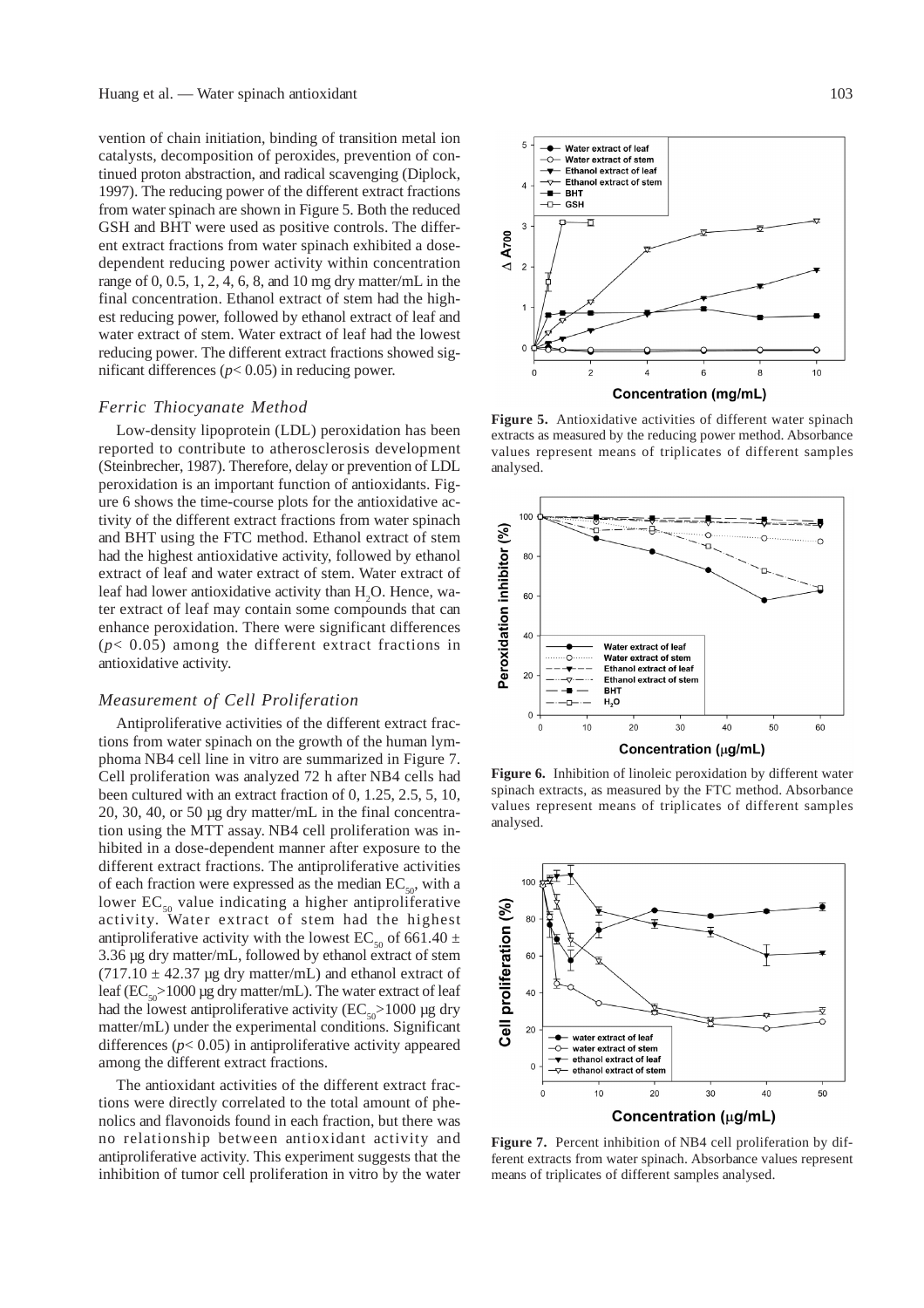extract of stem can not be solely explained by the concentration of phenolic/flavonoid compounds. The inhibition of cancer cell proliferation is also attributed to some unknown compound(s) present in the water spinach extracts. Other phytochemicals may play a major role in the antiproliferative activity.

In conclusion, the results from in vitro experiments including DPPH staining (Figure 1), total phenolic compounds and flavonoid content (Figure 2 and 3), DPPH radical (Figure 4), reducing power method (Figure 5), FTC method (Figure 6), and cell proliferation (Figure 7)—demonstrated that the phytochemicals in water spinach may have a significant effect on antioxidant and anticancer activities. In addition, the antioxidant activity was directly related to the total amount of phenolics and flavonoids found in the water spinach extracts. The additive roles of phytochemicals may contribute significantly to the potent antioxidant activity and the ability to inhibit tumor cell proliferation in vitro. Hence, water spinach can be used as an easy accessible source of natural antioxidants, as a food supplement, or in the pharmaceutical and medical industries. Further work should be performed to isolate and identify the antioxidative or antiproliferative components of water spinach.

## **Literature Cited**

- Allen, J.C. and W.L. Wrieden. 1982a. Influence of milk proteins on lipid oxidation in aqueous emulsion I. Casein, whey protein and R-lactalbumin. J. Dairy Res. **49:** 239-248.
- Allen, J. C. and W.L. Wrieden. 1982b. Influence of milk proteins on lipid oxidation in aqueous emulsion II. Lactoperoxidase, lactoferrin, superoxide dismutase and xanthine oxidase. J. Dairy Res. **49:** 249-263.
- Ames, B.N. 1983. Dietary carcinogens and anticarcinogens: oxygen radicals and degenerative diseases. Science **221:** 1256- 1264.
- Aruoma, O.I. 1998. Free radicals, oxidative stress, and antioxidants in human health and disease. JAOCS **75:** 199-212.
- Badruzzaman, S.M. and W. Husain. 1992. Some aquatic and marshy land medicinal plants from Hardoi district of Uttar Pradesh. Fitoterapia **63(3):** 245-247.
- Burns, J., P.T. Gardner, D. Matthews, G.G. Duthie, M.E. Lean, and A. Crozier. 2001. Extraction of phenolics and changes in antioxidant activity of red wines during vinification. J. Agric. Food Chem. **49:** 5797-5808.
- Chang, W.C., S.C. Kim, S.S. Hwang, B.K. Choi, H.J. Ahn, M. Y. Lee, S.H. Park, and S.K. Kim. 2002. Antioxidant activity and free radical scavenging capacity between Korean medicinal plants and flavonoids by assay-guided comparison. Plant Sci. **163:** 1161-1168.
- Diaz, M.N., B. Frei, J.A. Vita, and J.F. Keaney. 1997. Antioxidants and atherosclerotic heart disease. N. Engl. J. Med. **337:** 408-416.
- Diplock, A.T. 1997. Will the 'good fairies' please proves to us that vitamin E lessens human degenerative of disease? Free Radic. Res. **27:** 511-532.
- Duh, P.D., Y.Y. Tu, and G.C. Yen. 1999. Antioxidant activity of water extract of Harng Jyur (*Chyrsanthemum morifolium*

Ramat). Lebensmittel- Wissenschaft und Technologie **32:** 269-277.

- Espin, J.C., C. Soler-Rivas, H.J. Wichers, and C. Viguera-Garcia. 2000. Anthocyanin-based natural colorants: a new source of antiradical activity for foodstuff. J. Agric. Food Chem. **48:** 1588-1592.
- Gey, K.F. 1990. The antioxidant hypothesis of cardiovascular disease: epidemiology and mechanisms. Biochem. Soc. Trans. **18:** 1041-1045.
- Hansen, M.B., S.E. Nielsen, and K. Berg. 1989. Reexamination and further development of a precise and rapid dye method for measuring cell growth/cell kill. J. Immunol. Methods. **119:** 203-210.
- Hatano, T., R. Edamatsu, M. Hiramatsu, A. Moti, Y. Fujita, T. Yasuhara, T. Yoshida, and T. Okuda. 1989. Effects of tannins and related polyphenols on superoxide anion radical, and on 1,1-diphenyl-2-picrylhydrazyl radical. Chem. Pharm. Bull. **37:** 2016-2021.
- Hu, C. and D.D. Kitts. 2000. Studies on the antioxidant activity of *Echinaceae* root extract. J. Agric. Food Chem. **48:** 1466- 1472.
- Lamaison, J.L.C. and A. Carnet. 1990. Teneurs en principaux flavonoids des fleurs de *Crataegeus monogyna* Jacq et de *Crataegeus laevigata* (Poiret D. C) en fonction de la vegetation. Pharm. Acta. Helv. **65:** 315-320.
- Lanotte, M., V. Martin-Thouvenin, S. Najman, P. Balerini, F. Valensi, and R. Berger. 1991. NB4, a maturation inducible cell line with t (15;17) marker isolated from a human acute promyelocytic leukemia (M3). Blood. **77:** 1080-1086.
- Laranjinha, J., O. Vieira, V. Madeira, and L. Almeida. 1995. Two related phenolic antioxidants with opposite effects on vitamin E content in low density lipoproteins oxidized by ferrylmyoglobin: consumption versus regeneration. Arch. Biochem. Biophys. **323(2):** 373-381.
- Lin, C.C. and P.C. Huang. 2002. Antioxidant and hepatoprotective effects of *Acathopanax senticosus*. Phytother. Res. **14:** 489-494.
- Meir, S., J. Kanner, B. Akiri, and S.P. Hadas. 1995. Determination and involvement of aqueous reducing compounds in oxidative defense systems of various senescing leaves. J. Argic. Food Chem. **43:** 1813-1817.
- Osawa, T. and M. Namiki. 1981. A novel type of antioxidant isolated from leaf wax of Eucalyptus leaves. Agric. Biol. Chem. **45(3):** 735-739.
- Perry, E.K., A.T. Pickering, W.W. Wang, P.J. Houghton, and N. S. Perru. 1999. Medicinal plants and Alzheimer's disease: from ethnobotany to phytotherapy. J. Pharm. Pharmacol. **51:** 527-534.
- Ragazzi, E. and G. Veronese. 1973. Quantitative analysis of phenolics compounds after thin-layer chromatographic separation. J. Chromatogr. **77**: 369-375.
- Repetto, M.G. and S.F. Llesuy. 2002. Antioxidant properties of natural compounds used in popular medicine for gastric ulcers. Braz. J. Med. Biol. Res. **35:** 523-534.
- Rice-Evans, C.A., N.J. Miller, and G. Paganga. 1997. Antioxidant properties of phenolic compounds. Trends Plant Sci. **2:** 152-159.
- Samuelsson, G., M.H. Farah, P. Claeson, M. Hagos, M. Thulin, O. Hedberg, A.M.Warfa, A.O. Hassan, A.H. Elmi, A.D. Abdurahman, A.S. Elmi, and Y.A. Abdi. 1992. Inven- tory of plants used in traditional medicine in Somalia: II. Plants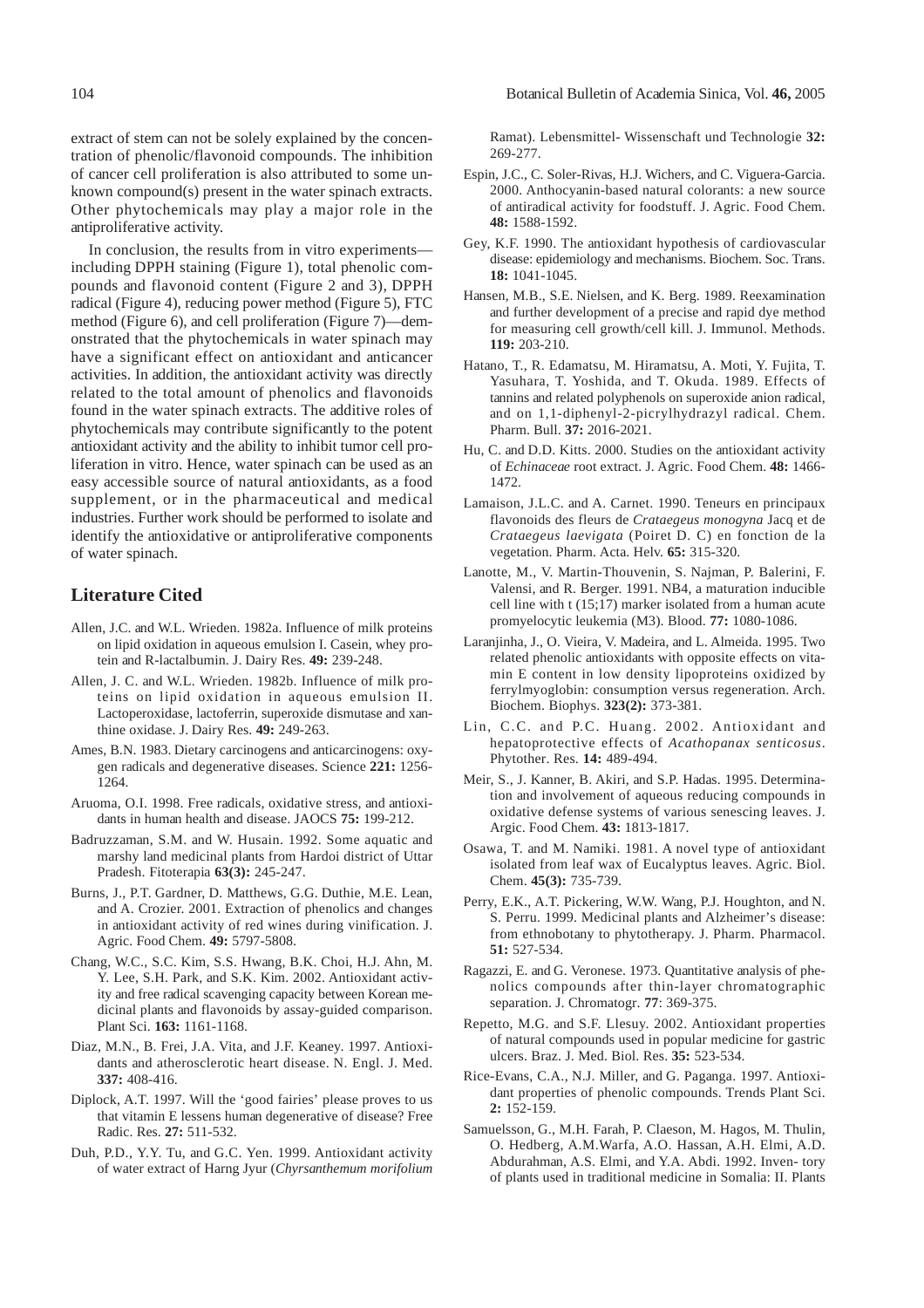of the Families Combretaceae to Labiatae. J. Ethnopharmacol. **37:** 47-70.

- Smith, M.A., G. Perry, P.L. Richey, L.M. Sayre, V.E. Anderson, M.F. Beal, and N. Kowal. 1996. Oxidative damage in Alzheimer's. Nature **382:** 120-121.
- Soler-Rivas, C., J.C. Espín, and H.J. Wichers. 2000. An easy and fast test to compare total free radical scavenger capacity of foodstuffs. Phytochem. Anal. **11:** 330-338.
- Steinbrecher, U.P. 1987. Oxidation of human low-density lipoprotein results in derivatization of lysine residues of apolipoprotein B by lipid peroxide decomposition products. J. Biol. Chem. **262:** 3603-3608.
- Tanaka, M., C.W. Kuei, Y. Nagashima, and T. 1998. Taguchi. Application of antioxidative maillrad reaction products from histidine and glucose to sardine products. Nippon Suisan Gakkaishil. **54:** 1409-1414.
- Tong, L.M., S. Sasaki, D.J. McClements, and E.A. Decker. 2000. Mechanisms of the antioxidant activity of a high molecular weight fraction of whey*.* J. Agric. Food Chem. **48:** 1473- 1478.
- Tseng, C.F., S. Iwakami, A. Mikajiri, M. Shibuya, F. Hanaoka, Y. Ebizuka, K. Padmawinata, and U. Sankawa. 1992. Inhi-

bition of in vitro prostaglandin and leukotriene biosyntheses by cinnamoyl-beta-phenethylamine and Nacyldopamine derivatives. Chem. Pharm. Bull. (Tokyo) **40:** 396-400.

- Van-Acker, S.A.B.E., G.P. van-Balen, D.J. van-den-Berg, A. Bast, and S.A.B. E.van-der-Vijgh. 1998. Influence of iron chelation on the antioxidant activity of flavonoids. Biochem. Pharmacol. **56(8):** 935-943.
- Yamaguchi, T., H. Takamura, T. Matoba, and J. Terao. 1998. HPLC method for evaluation of the free radical-scavenging activity of foods by using 1,1,-diphenyl-2-picrylhydrazyl. Biosci. Biotechnol. Biochem. **62:** 1201-1204.
- Yen, G.C., P.D. Duh, and C.L. Tsai. 1993. Relationship between antioxidant activity and maturity of peanut hulls. J. Argic. Food Chem. **41:** 67-70.
- Yen, G.C. and H.Y. Chen. 1995. Antioxidant activity of various tea extracts in relation to their antimutagenicity. J. Argic. Food Chem. **46:** 849-854.
- Yen, G.C. and D.Y. Chuang. 2000. Antioxidant properties of water extracts from *Cassia tora* L. in relation to the degree of roasting. J. Agric. Food Chem. **48:** 2760-2765.